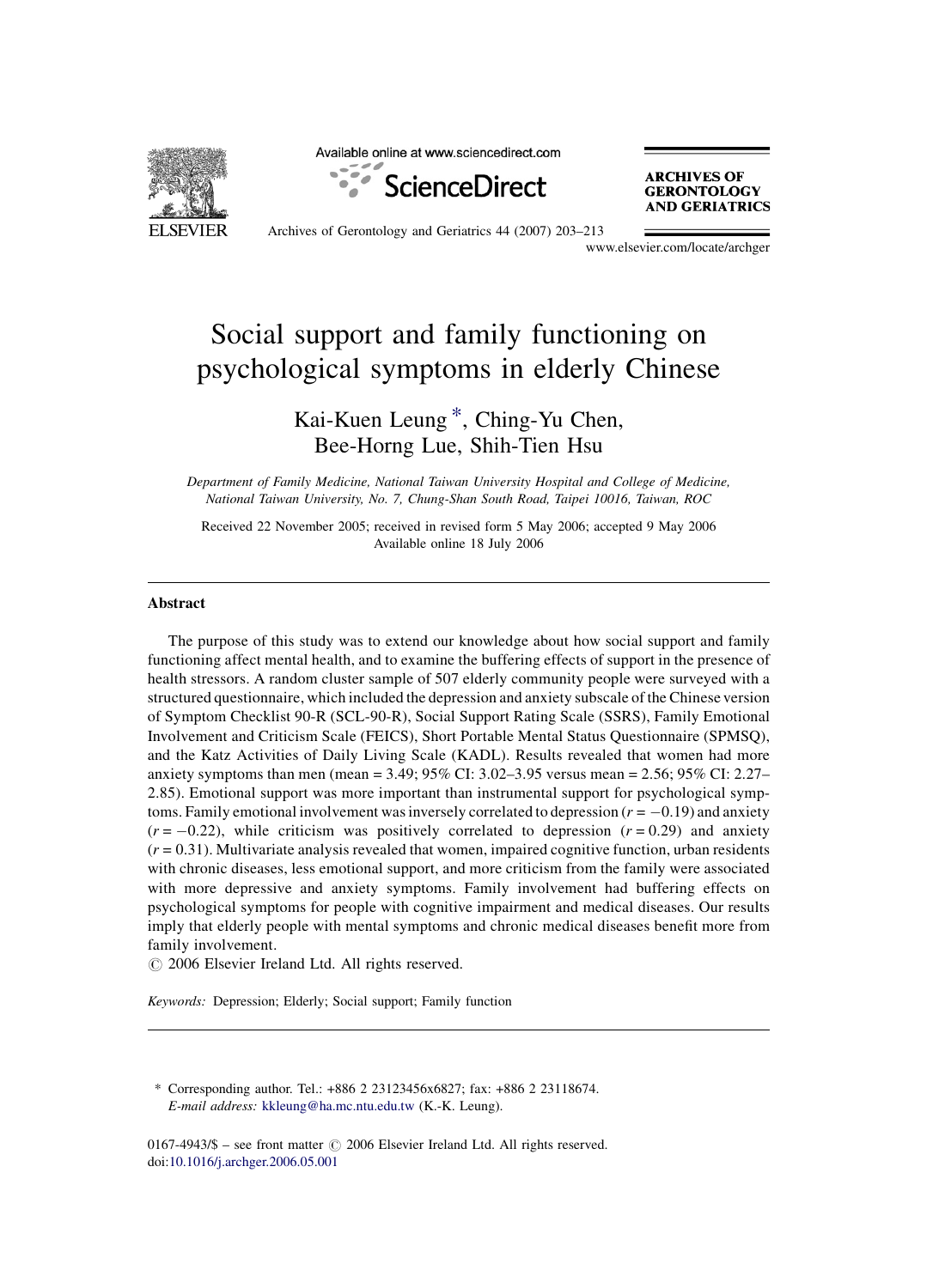# 1. Introduction

# 1.1. Social support and depression

The relationship between social support and health has been recognized for many years. However, how social support affects mental health remains controversial. It was postulated that the direct or buffering effects of social support are depended on the type of stress and support [\(Cohen and Wills, 1985; Bisschop et al., 2004a,b\)](#page-9-0). In the absence of stressful events, a broad social network may promote health. In the presence of significant stress, functional support may be important to ameliorate stresses [\(Penninx et al., 1997\)](#page-10-0). A negative relationship between social support and depression was observed in cross-sectional ([Zunzunegui et al., 2001; Harris et al., 2003](#page-10-0)) and prospective studies [\(Brummett et al., 2000;](#page-9-0) [Schroevers et al., 2003](#page-9-0)) in Western countries, as well as in Chinese societies ([Chi and Chou,](#page-9-0) [2001; Cornman et al., 2003; Yan and Sellick, 2004\)](#page-9-0). However, measures of social support received were shown to correlate both positively [\(Hayes et al., 1998; Brummett et al., 2000\)](#page-10-0) and negatively with levels of depression [\(Krause and Markides, 1990](#page-10-0)).

The relationship between support and depression varies, depending on the type of support involved. Some researchers found that instrumental support is more important than either informational or emotional support in predicting depression in older persons ([Chi](#page-9-0) [and Chou, 2001; Bisschop et al., 2004a,b\)](#page-9-0).

## 1.2. Family support and depression

Family is an important source of support in aged people and should be a major social support variable in studies. However, very few studies compared the effects of support given by family members and other relatives. In one study, both family emotional involvement and criticism were positively related to symptoms of depression and had more powerful influences on health behavior than general social support. It was suggested a better understanding of family functioning and health can offer deeper explanations of the effects of social relationships on health ([Franks et al., 1992](#page-9-0)).

# 1.3. Social support and anxiety

The relations between anxiety and social support receive less attention than depression in the literature. Like depression, anxiety was also negatively related to perceived social support in a group of Italian primary care providers [\(Grassi et al., 2000\)](#page-10-0), and to emotional support in patients awaiting coronary artery bypass grafting ([Koivula et al., 2002](#page-10-0)). However, social support did not directly relate to anxiety among patients suspected of breast cancer awaiting diagnosis [\(Drageset and Lindstrom, 2003](#page-9-0)). Since anxiety is a common mental disorder, how it is affected by social support is worthy of further notice.

## 1.4. Physical stresses and depression

The psychological impact of chronic physical diseases is well-known. People with chronic diseases, such as stroke, diabetes mellitus, myocardial infarction, and cancers, had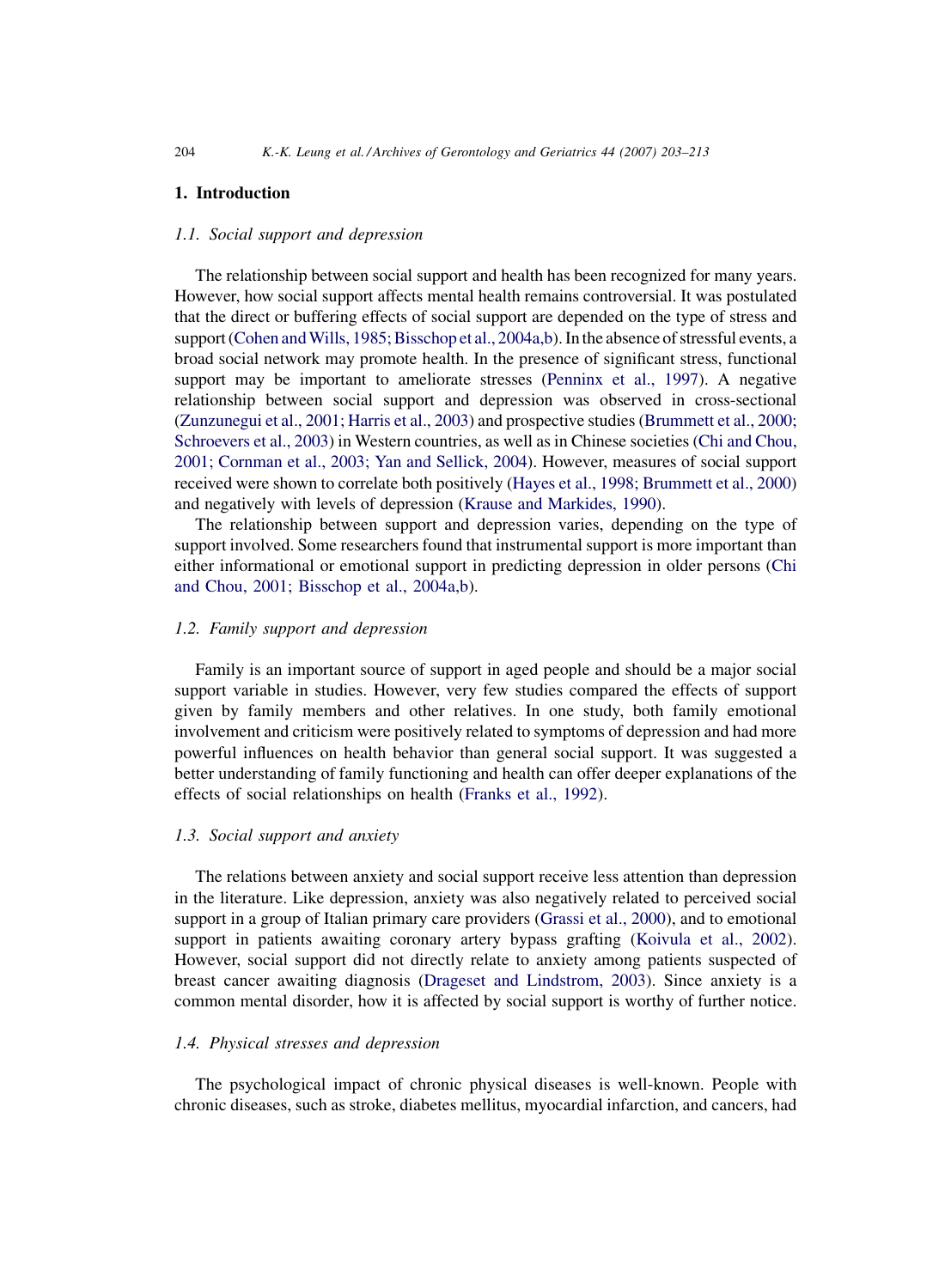a higher prevalence of depression than people without chronic diseases ([Palinkas et al.,](#page-10-0) [1990; Bisschop et al., 2004a,b\)](#page-10-0). Depression symptoms are also associated with number of chronic medical conditions ([Back et al., 1998\)](#page-9-0).

### 1.5. Study objectives

Previous studies rarely examined a broader source of support and different kinds of psychological consequences at the same time. The purpose of this study was to expand our knowledge about social support and mental health among the Chinese elderly, to examine the buffering effects of social support in the presence of chronic diseases and cognitive impairment, and to compare the effects of emotional and instrumental support on depression and anxiety symptoms.

# 2. Materials and methods

#### 2.1. Study sample

The study population included people aged 65 years and above who resided in either an industrial city or a rural community in northern Taiwan. Six geographic areas (clusters) (three in the city and three in the rural community) were randomly selected. Eight hundred and sixty-five aged people living in the above six areas were identified from the population register and were eligible for this study. Those who were in very poor health condition, had difficulty conversing, admitted in nursing homes, or refused to respond were not included.

#### 2.2. Instruments

Depression and anxiety symptoms were measured by the depression and anxiety subscale of the Chinese version of SCL-90-R ([Derogatis et al., 1973](#page-9-0)). All of the depression and anxiety items were added separately to obtain a separate depression symptom score and an anxiety symptom score for further analysis.

Social support was measured by the SSRS, which assessed the perceived instrumental and emotional support [\(Lue et al., 1995\)](#page-10-0). The SSRS was developed in Chinese and the theoretical construct of this scale was based on the concept of social support proposed by [Cohen and Syme in 1985](#page-9-0). The SSRS was a 20-item questionnaire rated by a 4-point Likerttype scale. Each subscale had 10 items and the possible score of each subscale ranged from 10 to 40. In the original study, the internal consistency (Cronbach's  $\alpha$ ) of the whole scale was 0.90 ([Lue et al., 1995\)](#page-10-0). Factor analysis revealed two factors that explained 43.5% of the total variance and corresponded to the two constructs of the SSRS ([Lue et al., 1995\)](#page-10-0). Internal consistency of the instrument subscale, the emotional subscale, and the total SSRS in the present study were 0.83, 0.89, and 0.94, respectively.

Family functioning was measured by a Chinese modification of the FEICS [\(Shields](#page-10-0) [et al., 1992\)](#page-10-0). It had 14 items, which measured the subscale intensity of emotional involvement (7 items) and perceived criticism (7 items) in a family. Psychometric analysis of the original scale revealed a Cronbach's  $\alpha$  of 0.82 for the criticism subscale and 0.74 for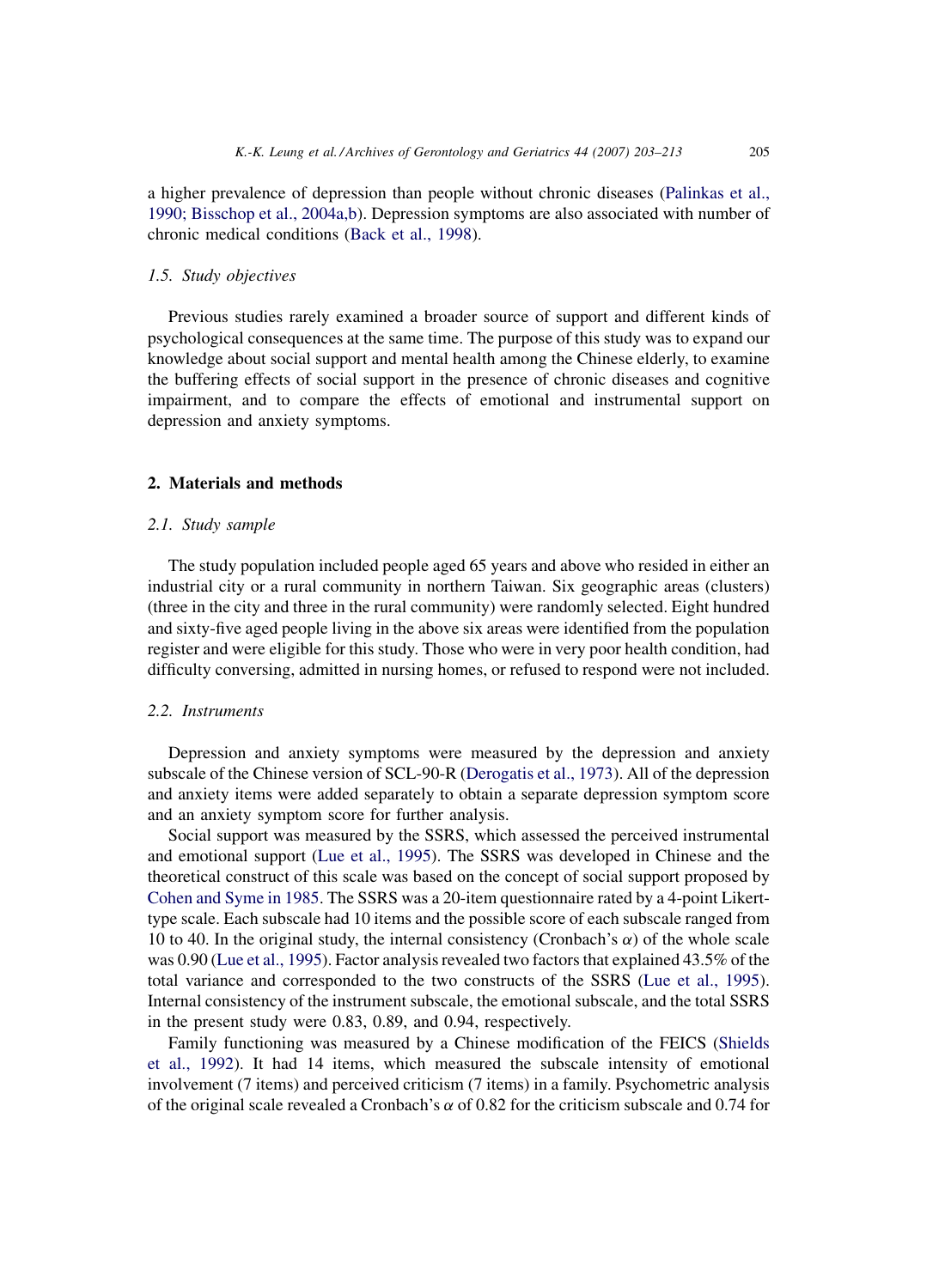the family involvement subscale. Factor analysis of the Chinese scale revealed three factors, which explained 51.9% of the total variance [\(Lue et al., 1995\)](#page-10-0). The Cronbach's  $\alpha$  of the Chinese scale in the present study was 0.93.

Cognitive function was measured by the Chinese version of the SPMSQ ([Pfeiffer, 1975\)](#page-10-0). The psychometric properties of the Chinese version were reported in a previous study [\(Chiou](#page-9-0) [et al., 1991](#page-9-0)). Physical function was assessed by a modified KADL [\(Alexander et al., 2000\)](#page-9-0).

Information about the physical condition was collected through a medical interview with a health survey questionnaire, physical examination carried out by a physician, and laboratory tests. Questions asked in the health survey questionnaire included basic demographic data, medical history, and medications.

#### 2.3. Statistical analysis

The distributions of dependent and independent variables were examined in the form of frequencies and means. For bivariate analyses, correlation analysis was used to examine the association between all continuous variables. Social support, family function, ADL, depression, and anxiety symptoms among different levels of mental functioning and elderly with different numbers of chronic disease were analyzed using ANOVA. For multivariate analyses, the General Linear Model (GLM) was used to examine the relationship between psychological symptoms and independent variables.

Furthermore, the direct effects of social and family functions on psychological symptoms were examined by the magnitude of the main effect of these variables on the model. Chronic medical diseases or cognitive impairment were treated as stressors in this study. In order to examine the stress-modifying effects of social support and family function on psychological symptoms, interaction terms were introduced into the multiple regression models in the presence of stressors. Significance of interactions was estimated by the magnitude of the multiplicative interaction between social support, family function, and the presence of stressors. All of the independent variables were placed into the model and interaction was added in a stepwise manner. Since there were two stressors and four support variables, we had  $2 \times 4$  possible interaction terms. In the stepwise multiple regression, only statistically significant interactions were retained in the model.

#### 3. Results

# 3.1. Descriptive data

A total of 507 elderly subjects who fulfilled the inclusion criteria of our study completed the health examination and questionnaire interview, and were included in the final analysis. Of these, 395 lived in the city and 112 lived in the rural community. Most of the subjects were male  $(63.3\%)$ , with one or more chronic medical condition  $(66.5\%)$ , and had no cognitive impairment (89.2%). Twenty-eight percent of the subjects were cigarette smokers and 23.7% were alcohol drinkers. The subjects generally had good daily activity function (mean score =  $20.59 \pm 2.20$ ), few symptoms of depression or anxiety (mean scores =  $4.59 \pm 4.14$  and  $3.06 \pm 2.85$ , respectively), high instrumental support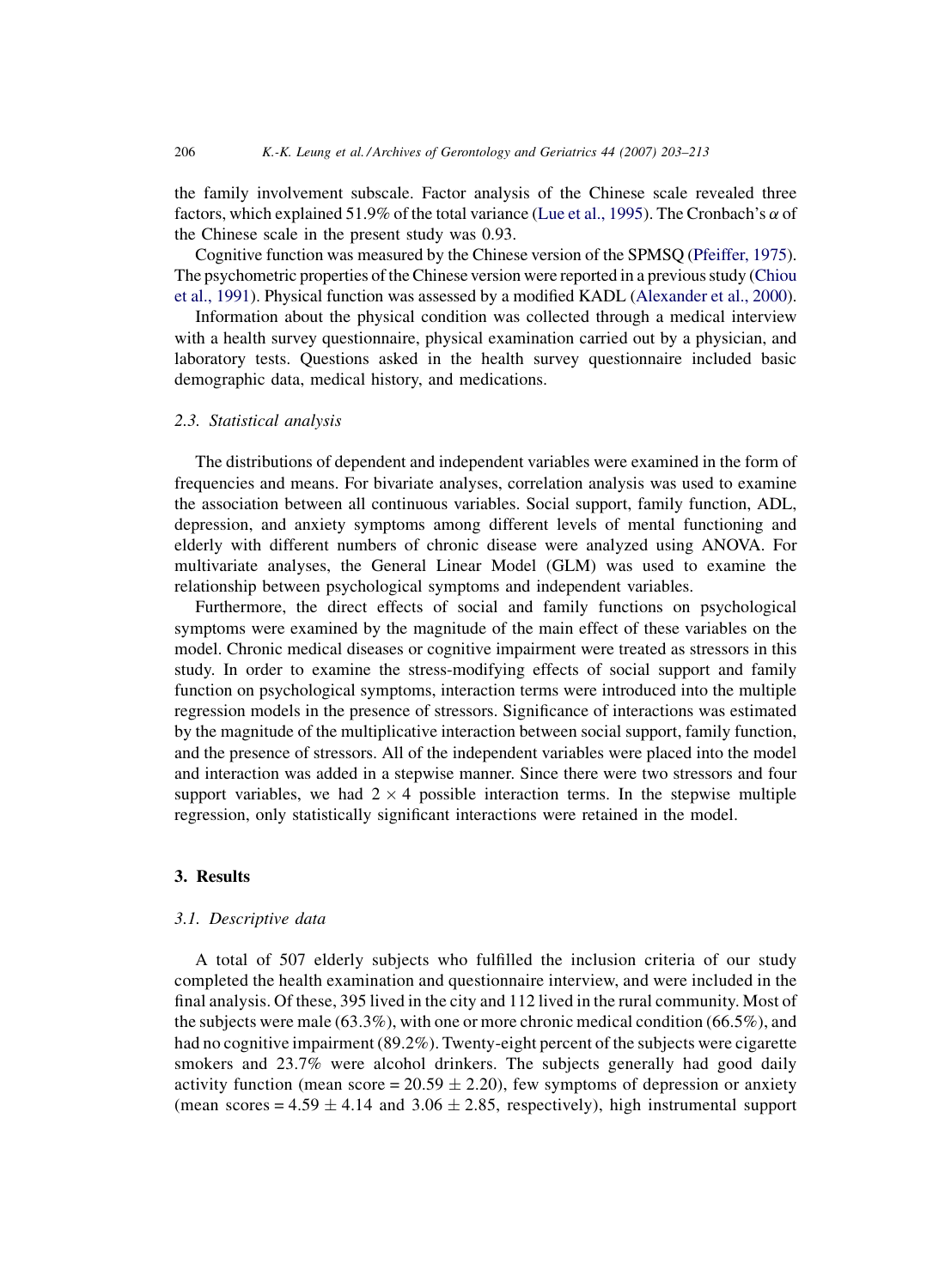| Descriptive statistics of statismy variables |            |                  |           |
|----------------------------------------------|------------|------------------|-----------|
| Category                                     | $N(\%)$    | Mean $\pm$ S.D.  | Range     |
| Age (years)                                  |            | 72.26 (4.70)     | $65 - 92$ |
| $64 - 69$                                    | 173 (34.1) |                  |           |
| $70 - 74$                                    | 190 (37.5) |                  |           |
| $75 - 79$                                    | 107(21.1)  |                  |           |
| > 80                                         | 37(7.3)    |                  |           |
| Gender                                       |            |                  |           |
| Male                                         | 321 (63.3) |                  |           |
| Female                                       | 186 (36.7) |                  |           |
| Location                                     |            |                  |           |
| Rural                                        | 112(22.1)  |                  |           |
| Urban                                        | 395 (77.9) |                  |           |
| Chronic diseases                             |            | 1.15(1.17)       | $0 - 7$   |
| $\mathbf{0}$                                 | 170(33.5)  |                  |           |
| 1                                            | 191 (37.7) |                  |           |
| >2                                           | 146 (28.8) |                  |           |
| Cognitive function (SPMSQ)                   |            | 9.15(1.42)       | $1 - 10$  |
| None                                         | 452 (89.2) |                  |           |
| Mild                                         | 37(7.3)    |                  |           |
| Moderate to severe                           | 18 (3.6)   |                  |           |
| Health-related behaviors                     |            |                  |           |
| Smoking                                      | 142(28.0)  |                  |           |
| Drinking                                     | 120(23.7)  |                  |           |
| ADL                                          |            | $20.59 \pm 2.20$ | $7 - 21$  |
| Depression                                   |            | $4.59 \pm 4.14$  | $0 - 23$  |
| Anxiety                                      |            | $3.06 \pm 2.85$  | $0 - 16$  |
| Instrumental support                         |            | $31.50 \pm 5.59$ | $11 - 40$ |
| Emotional support                            |            | $32.29 \pm 5.90$ | $15 - 40$ |
| Family intimacy                              |            | $32.06 \pm 6.32$ | $9 - 45$  |
| Criticism                                    |            | $7.25 \pm 2.93$  | $5 - 22$  |

Table 1 Descriptive statistics of study variables

(mean score  $= 31.50 \pm 5.59$ ), high emotional support (mean score  $= 32.29 \pm 5.90$ ), strong family involvement (mean score =  $32.06 \pm 6.32$ ), and low criticism (mean score =  $7.25 \pm 2.93$ ) (Table 1). The female to male ratio was 0.51 for the city sample and 0.89 for the rural community sample.

#### 3.2. Gender differences

Gender differences were observed in the bivariate analysis. Older women had more anxiety symptoms (mean = 3.49; 95% CI: 3.02–3.95) than older men (mean = 2.56; 95% CI: 2.27–2.85) but there were no difference in depressive symptoms. Older women also had poorer cognitive function (mean =  $8.81$ ;  $95\%$  CI:  $8.58-9.04$ ) than older men (mean =  $9.25$ ; 95% CI: 9.09–9.43) and the difference was borderline significant. However, there were no gender-related differences in ADL, social support, or family functioning.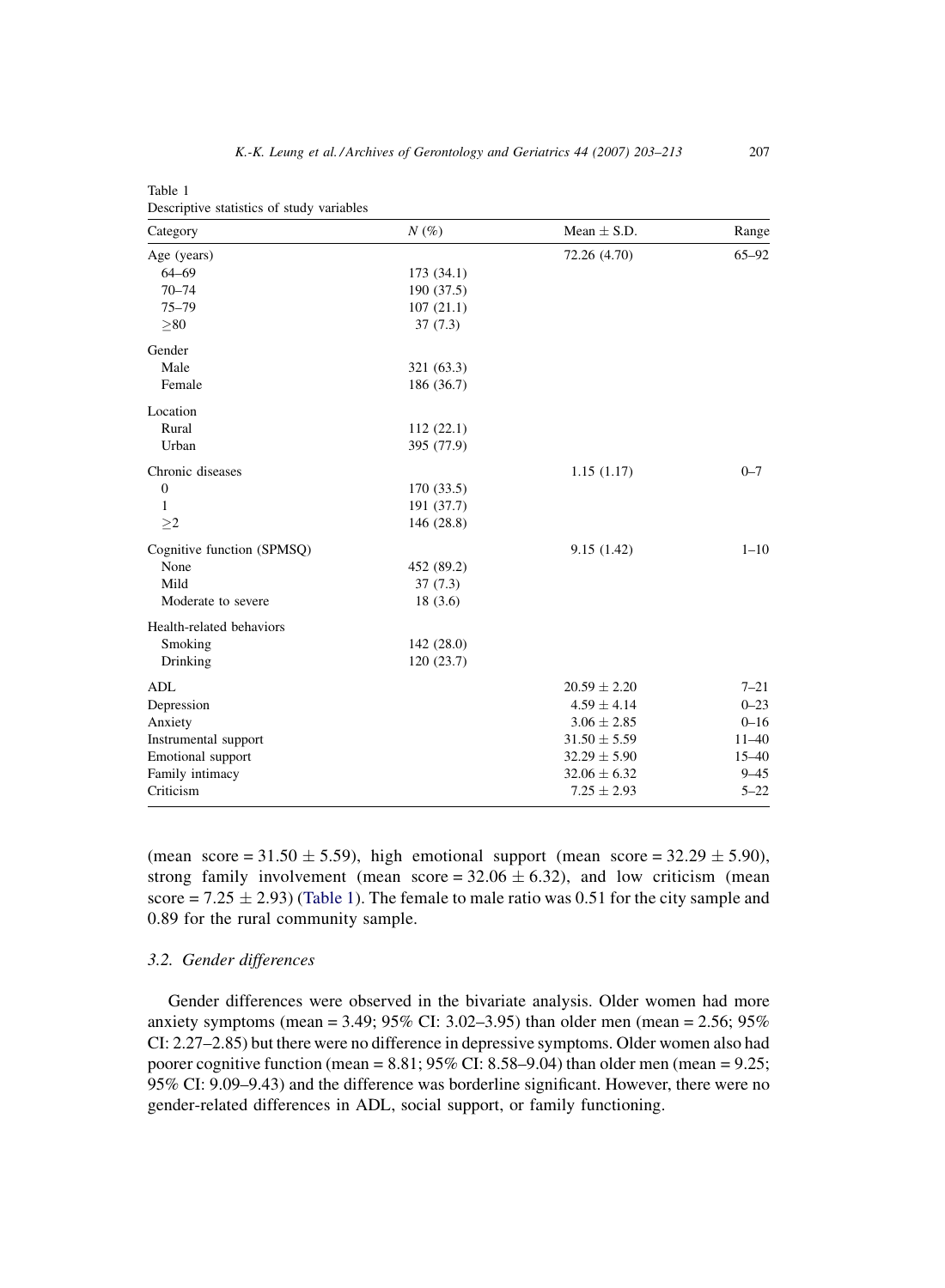#### 3.3. Bivariate analyses

Table 2 shows the correlation matrix of all continuous variables, including depression. Depression and anxiety symptoms were highly correlated with each other  $(r = 0.71)$ . Instrumental and emotional support were highly correlated  $(r = 0.88)$  and inversely correlated with depression ( $r = -0.27$  and  $-0.29$ , respectively) and anxiety symptoms  $(r = -0.26$  and  $-0.33$ , respectively). Both were positively correlated with cognitive function  $(r = 0.20$  and 0.21, respectively).

Family involvement had a weak inverse correlation with depression and anxiety symptoms ( $r = -0.19$  and  $-0.22$ , respectively), a weak positive correlation with cognitive function  $(r = 0.16)$ , but a strong positive correlation with instrumental and emotional support  $(r = 0.51$  and 0.59, respectively). Criticism was positively correlated with depression and anxiety symptoms  $(r = 0.29$  and  $0.31$ , respectively) but inversely correlated with instrumental support, emotional support, and family involvement ( $r = -0.36, -0.32,$ and -0.20, respectively).

Although elderly subjects with cognitive impairment had more symptoms of depression (mean = 6.16; 95% CI: 4.37–7.96 versus mean = 4.42; 95% CI: 3.83–4.64) and anxiety (mean = 3.56; 95% CI: 2.59–4.53 versus mean = 2.81; 95% CI: 2.56–3.07) than subjects without cognitive impairment, these differences were not statistically significant. Elderly subjects with cognitive impairment received less instrumental (mean = 29.06; 95% CI: 27.38–30.74 versus mean = 31.79; 95% CI: 31.26–32.31) and emotional support (mean = 29.80; 95% CI: 27.96–31.64 versus mean = 32.59; 95% CI: 32.03–33.14) than subjects with normal cognitive function. Elderly people with chronic medical diseases had more symptoms of depression (mean = 5.05; 95% CI: 4.56–5.55 versus mean = 3.66; 95% CI: 3.05–4.26) and anxiety (mean = 3.32; 95% CI: 2.98–3.65 versus mean = 2.55; 95% CI: 2.19–2.92) than subjects without chronic medical diseases. Instrumental support, emotional support, and family function did not differ between subjects with and those without chronic medical disease.

| correlation between approach and antitely symptoms and other variables |            |         |                                      |                                                     |           |           |                                      |                         |
|------------------------------------------------------------------------|------------|---------|--------------------------------------|-----------------------------------------------------|-----------|-----------|--------------------------------------|-------------------------|
| Variables                                                              |            | 2       |                                      | 4                                                   | 5         | 6         |                                      | 8                       |
| Age                                                                    |            |         |                                      |                                                     |           |           |                                      |                         |
| Depression                                                             | 0.03       |         |                                      |                                                     |           |           |                                      |                         |
| Anxiety                                                                | $-0.02$    |         |                                      |                                                     |           |           |                                      |                         |
| ADL                                                                    | $-0.08$    | 0.03    | 0.04                                 |                                                     |           |           |                                      |                         |
| Cognitive                                                              | $-0.21$ ** | $-0.05$ | $-0.11$ <sup>*</sup>                 | 0.09                                                |           |           |                                      |                         |
| Instrument                                                             | $-0.06$    |         | $-0.26$ **                           | $-0.02$                                             | $0.20***$ |           |                                      |                         |
| Emotion                                                                | $-0.05$    |         | $-0.33***$                           | $-0.03$                                             | $0.21***$ |           |                                      |                         |
| Intimacy                                                               | 0.04       |         |                                      | 0.02                                                |           |           |                                      |                         |
| Criticism                                                              | 0.01       |         |                                      | $-0.08$                                             | 0.01      |           |                                      | $-0.20***$              |
|                                                                        |            |         | $0.71***$<br>$-0.19***$<br>$0.29***$ | $-0.27$ **<br>$-0.29$ **<br>$-0.22$ **<br>$0.31***$ |           | $0.13***$ | $0.88***$<br>$0.51***$<br>$-0.36***$ | $0.59***$<br>$-0.32***$ |

| Table 2                                                                 |  |  |  |  |
|-------------------------------------------------------------------------|--|--|--|--|
| Correlation between depression and anxiety symptoms and other variables |  |  |  |  |

Instrument: instrumental support; emotion: emotional support; cognitive: cognitive function. \*  $p < 0.05$ . \*\*  $p < 0.01$ .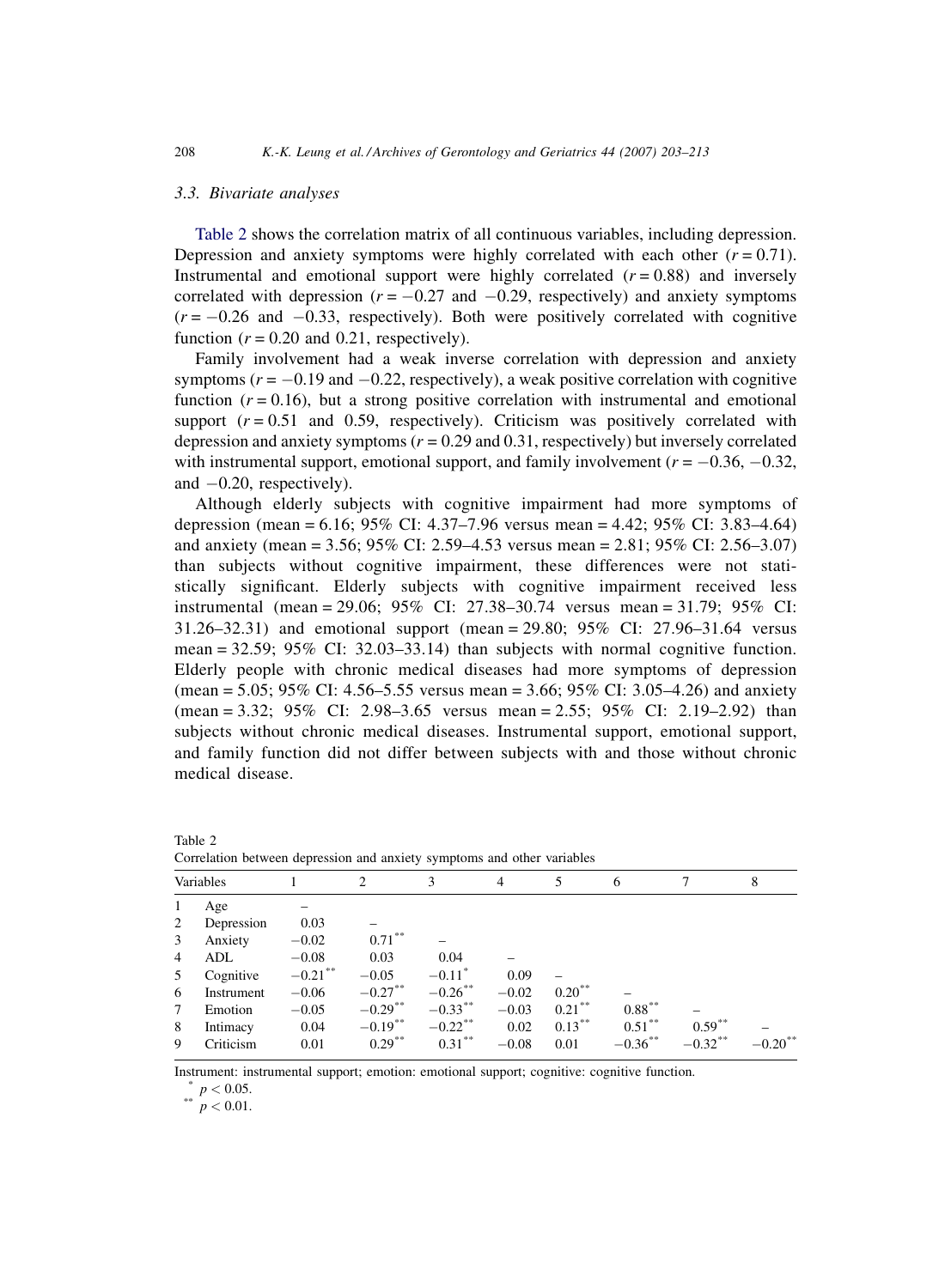## 3.4. Multivariate analyses

Table 3 shows the results of the multivariate analysis of the data with the GLM. We used depression as the dependent variable in model 1. Female subjects and those with chronic medical disease or cognitive impairment were at higher risk for depression. Emotional support had direct protective effects on depression, whereas criticism from family members had direct detrimental effects. Additional emotional support modified the stress of cognitive impairment on depression. Family involvement also buffered the effects of chronic disease on depression.

In model 2, anxiety was used as the dependent variable. Similar to model 1, gender, cognitive function, and chronic medical diseases were related to anxiety symptoms. Location of the subjects' residence, which was not related to depression in model 1, was associated with anxiety in the second model. Elderly subjects who lived in an urban area had more anxiety symptoms than did those living in a rural community. Emotional support and criticism were correlated to anxiety, as with depression, but to a lesser magnitude. Social support has no stress-modifying effect on anxiety. However, family involvement had a weak stress-modifying effect on the two stressors.

| Dependent variable          | Model 1: depression |                        | Model 2: anxiety |                      |  |
|-----------------------------|---------------------|------------------------|------------------|----------------------|--|
|                             | $\boldsymbol{B}$    | S.E.                   | B                | S.E.                 |  |
| Intercept                   | 11.984              | $4.581***$             | 9.086            | $2.843***$           |  |
| Age                         | 0.003               | 0.044                  | $-0.021$         | 0.026                |  |
| Gender (female $= 0$ )      | $-1.761$            | $0.435***$             | $-1.141$         | $0.256***$           |  |
| Location (urban = $0$ )     | $-1.156$            | 0.621                  | $-0.853$         | $0.353*$             |  |
| <b>ADL</b>                  | 0.043               | 0.101                  | 0.045            | 0.069                |  |
| Cognitive (normal = $0$ )   |                     |                        |                  |                      |  |
| Impaired                    | 8.602               | $3.227***$             | 4.387            | $2.068*$             |  |
| Diseases $(no = 0)$         |                     |                        |                  |                      |  |
| Yes                         | 5.406               | $2.231*$               | 3.067            | 1.398*               |  |
| Instrument                  | $-0.003$            | 0.083                  | 0.052            | 0.051                |  |
| Emotion                     | $-0.227$            | $0.084\sp{**}$         | $-0.196$         | $0.052***$           |  |
| Intimacy                    | $-0.039$            | 0.046                  | $-0.032$         | 0.030                |  |
| Criticism                   | 0.273               | $0.082\overset{**}{ }$ | 0.172            | $0.049***$           |  |
| Cognitive $\times$ emotion  | $-0.247$            | $0.101*$               |                  |                      |  |
| Cognitive $\times$ intimacy |                     |                        | $-0.144$         | $0.066*$             |  |
| Diseases $\times$ intimacy  | $-0.135$            | 0.067                  | $-0.086$         | $0.042$ <sup>*</sup> |  |
| Model statistics            |                     |                        |                  |                      |  |
| Overall model $F$ ; d.f.    | 9.296; 12           |                        | 9.919; 12        |                      |  |
| $p$ -Value                  |                     | < 0.001                | < 0.001          |                      |  |
| Adjusted $R^2$              |                     | 0.229                  | 0.220            |                      |  |

Table 3

Regression models for depression and anxiety symptoms in community elderly people

B: parameter estimate; S.E.: standard error of estimate; instrument: instrumental support; emotion: emotional support; cognitive: cognitive function; diseases: chronic diseases. \*  $p < 0.05$ .<br>\*\*\*  $p < 0.01$ .<br>\*\*\*  $p < 0.001$ .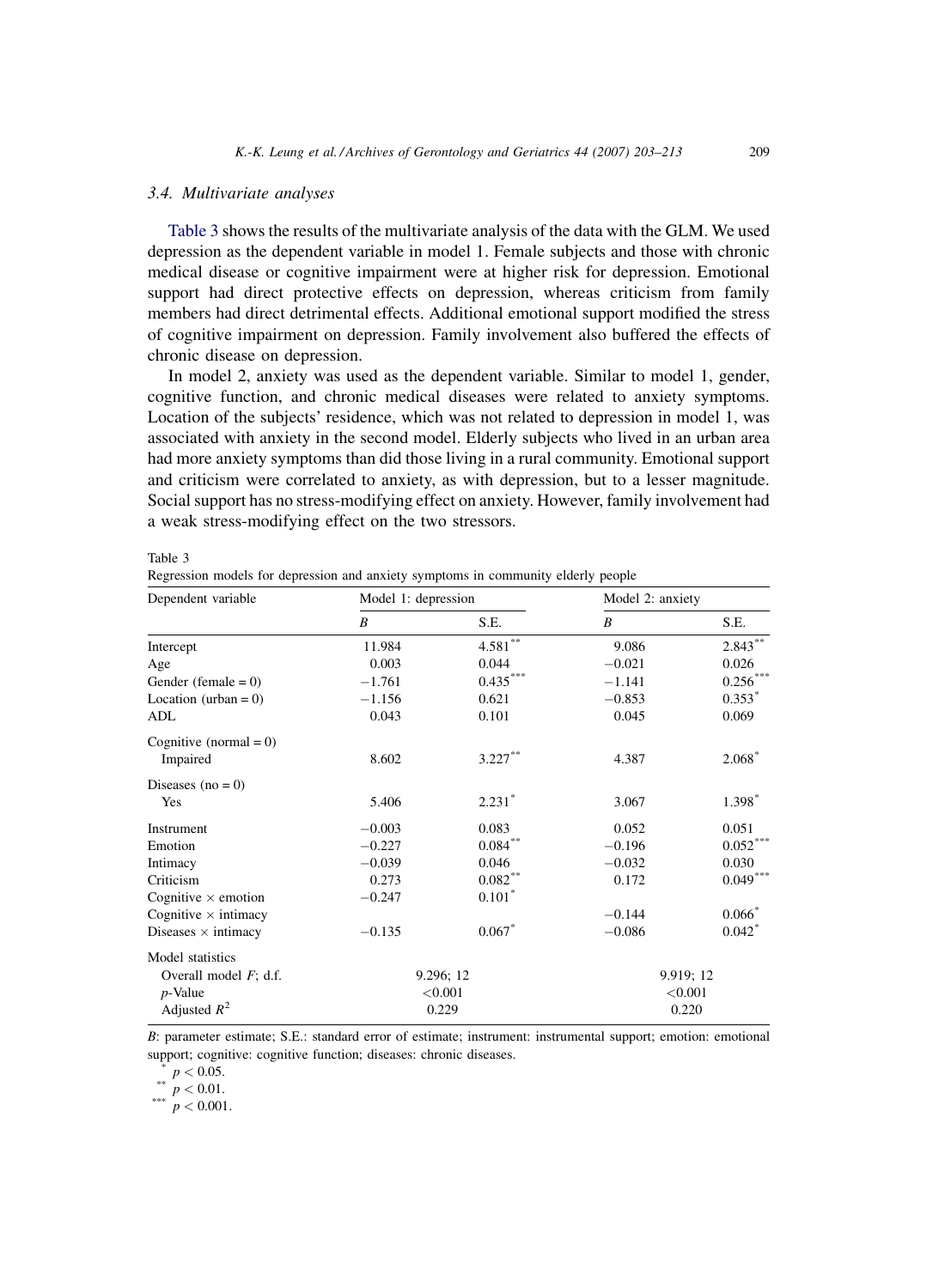## 4. Discussion

Depression is generally believed to be more common in aged people than in younger individuals. However, there are considerable inconsistencies among studies concerning the effect of age on depression [\(Barefoot et al., 2001](#page-9-0)). In our study, we did not find any change in the depressive and anxiety symptoms with age in people 65 years or older in either the bivariate or the multivariate analyses. According to medical literature and our data, circumstances that occur with age, rather than age itself, may be a modifier of emotional symptoms.

Many previous investigators have reported an increased risk of depression and anxiety in women. Our sample also revealed a significant increase in depressive symptoms among elderly women. Genetic and environmental factors were proposed as possible causes of this gender difference ([Schoevers et al., 2000\)](#page-10-0). In our sample, there was no significant difference in the number of medical diseases, ADL, social support, or family functioning between men and women. Environmental vulnerability could not explain the increased risk of depression and anxiety in elderly women in our sample.

Our results support the finding that emotional support is more important than instrumental support as a protective factor of psychological symptoms. Both instrumental and emotional supports were associated with psychological symptoms, but the magnitude was greater in the association with emotional support. This result contradicted those of previous studies, which showed that instrumental support was a better predictor of psychological symptoms than emotional support [\(Chi and Chou, 2001\)](#page-9-0). In a cross-sectional study, the relationship between instrumental support and psychological symptoms could have been confounded by the presence of stressors, such as medical diseases. Sick people might have received more instrumental support than healthy subjects. Also, people with medical diseases might have had a higher risk of psychological symptoms. Although people with medical diseases had more symptoms of depression and anxiety in our study, there was no correlation between medical diseases and instrumental and emotional support.

Cognitive impairment was related to instrumental and emotional support but not to depressive and anxiety symptoms. Therefore, the relationship between social support and psychological symptoms did not seem to be confounded by the presence of cognitive impairment.

High mean scores on instrumental support, emotional support, and family intimacy indicated the possibility of a ceiling effect on these variables and might have caused higher correlations among these variables than they should be. We should expanse the range of response or change to the other response scales in the future studies.

In the multivariate analysis, the lack of a protective effect of instrumental support on psychological symptoms might have been due to the multicolinearity problem. When two variables are highly correlated with each other (e.g.  $r > 0.7$ ), such as the correlation between instrumental and emotional support in this study, entering both variables into the equation will diminish the likelihood that either variable attains significance. In this study, although instrumental and emotion support were correlated to depression and anxiety in bivariate analysis, only one of them could be retained in the multivariate regression model.

Family is an important source of support for elderly people, especially for the Chinese, who emphasize the family system and collectivism in their culture. Our study revealed an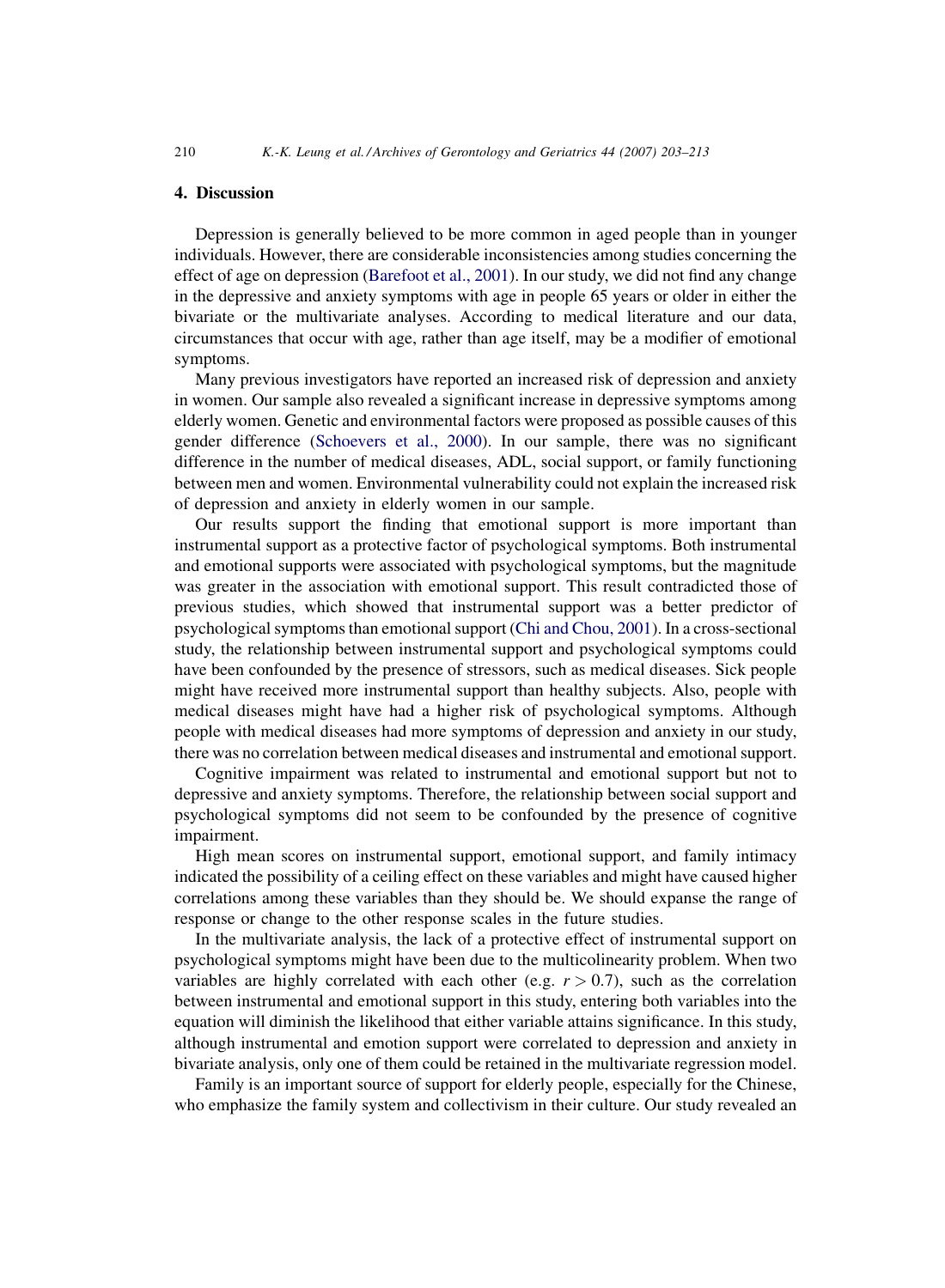inverse relationship between psychological symptoms and family involvement. Elderly people who perceived more family involvement reported less psychological distress. This result was contrary to Frank's observations in which more family involvement was related to higher psychological distress. Over-involvement might be justified in the collectivism ideation present in Chinese culture. In our study, criticism among family members had a stronger influence on symptoms of depression and anxiety than did social support.

Family quality was likewise found to be a significant predictor of positive and negative effects among elderly Chinese women in Hong Kong [\(Siu and Phillips, 2002](#page-10-0)). These results correspond to our culture, in which family is the priority of the elderly. Keeping the family in harmony is the most important goal for the Chinese, especially for people of older generations. There is a Chinese saying, ''Everything flourishes in a harmonious family.'' This sentiment might explain why the effect of criticism was more obvious than all other factors.

Our study also revealed a strong direct effect between social and family support, and psychological symptoms. We found a moderate buffering effect between family involvement and psychological symptoms in the subjects' ability to cope with cognitive impairment and chronic medical diseases. Our findings were consistent with Cohen's notion that both types of social support can occur simultaneously, depending on the kind of support received and the stressfulness of the situation [\(Cohen and Wills, 1985](#page-9-0)). Because our study excluded people with poor health, the buffering effect might be less obvious in this low-stress population.

Differences in health status between urban residents and rural residents have been reported for a long time. However, whether urban residents are healthier than rural residents is controversial. In our study, the location of the subjects' residence became a significant factor in model 2. Elderly people who lived in rural community had significantly less anxiety as compared with elderly people living in an urban community. Generally, an urban living environment has more sources of stress than does a rural environment, and living in an urban community may be more difficult for elderly people with less coping ability [\(Gale, 1993\)](#page-9-0). Also, people who have poorer health may be more likely to move to a rural community.

One major limitation was sample size, which was especially small for elderly people living in a rural community and which included only people living in the northern part of the country. Because of the inclusion criteria, people with poor health were excluded from the study. Since older people with poorer health conditions might have more psychological symptoms, it might have obscured or underestimated the relationship between physical function and psychological symptoms. In the rural population, the female to male ratio was 0.84, which was very similar to the ratio of the study sample (0.89). However, the female to male ratio of the city sample (0.51) was much lower than the ratio of city elderly population (0.97). An explanation for this discrepancy could not obtained from our data.

Elderly people experience many health stressors, and there are many different ways to measure these stressors. In this study, only cognitive function and the number of chronic medical diseases were examined. Further studies using different stressors as variables and different measurement methods are warranted.

Multicolinearity is a problem affecting almost all multivariate analyses, which affects the stability of the  $\beta$  weights ([Nunnally and Berstein, 1994](#page-10-0)). The result of this study should be interpreted with caution.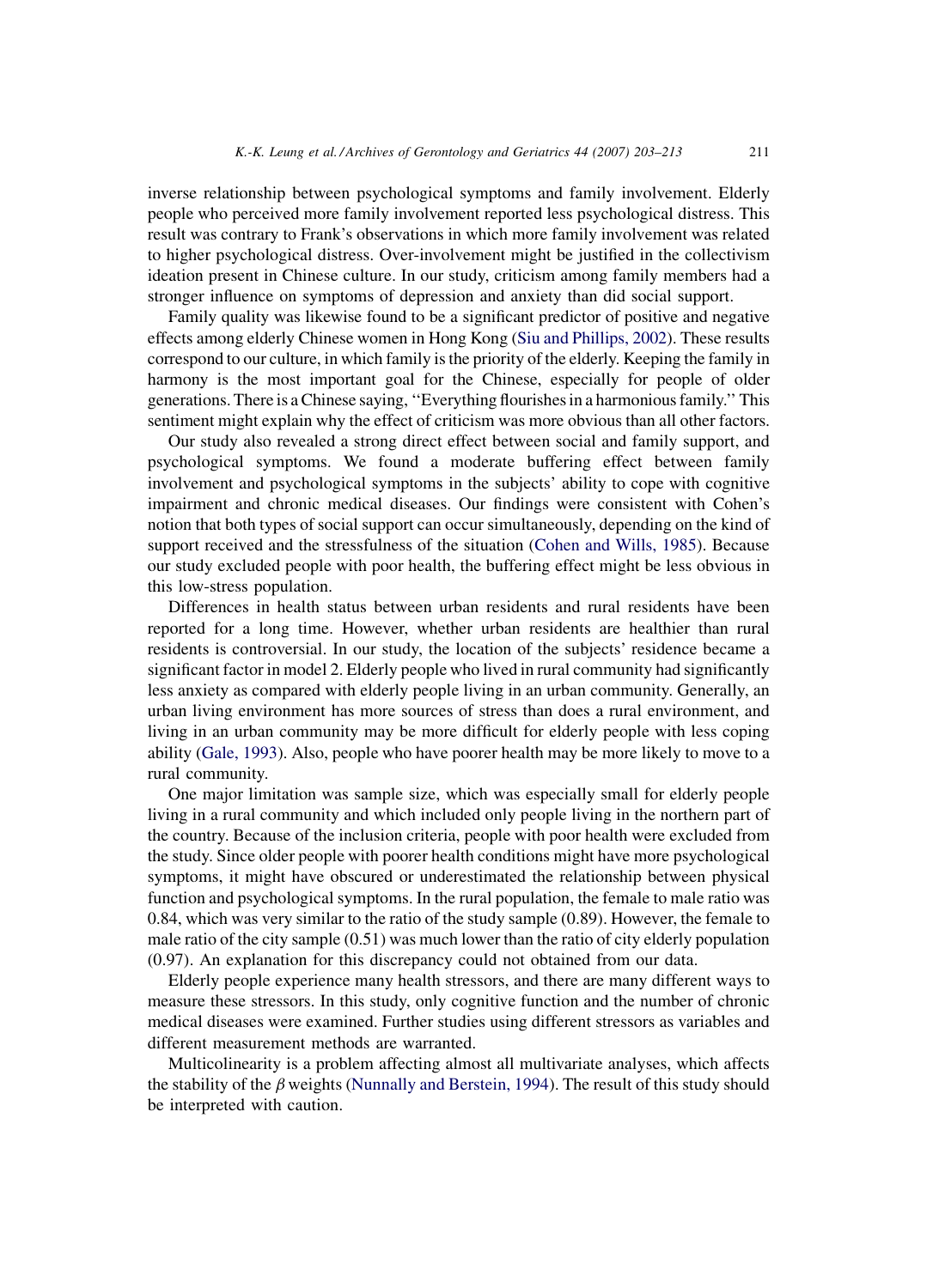## <span id="page-9-0"></span>5. Conclusions

Social support had a direct effect on depression and anxiety symptoms. Family interaction, especially criticism, had a more important effect on psychological symptoms. Emotional support had a stronger effect on psychological symptoms than did instrumental support. Elderly people with poor mental function and more chronic medical diseases benefited more from family involvement.

#### Acknowledgements

This study was supported by a grant from the Health Department of Taiwan. The authors wish to thank all of the people who assisted them in this study.

## References

- Alexander, N.B., Guire, K.E., Thelen, D.G., Ashton-Miller, J.A., Schultz, A.B., Grunawalt, J.C., Giordani, B., 2000. Self-reported walking ability predicts functional mobility performance in frail older adults. J. Am. Geriatr. Soc. 48, 1408–1413.
- Back, S.A., Goodwin, J.S., Markides, K.S., 1998. The association between chronic diseases and depressive symptomatology in older Mexican Americans. J. Gerontol. A Biol. Sci. Med. Sci. 53, M188–M194.
- Barefoot, J.C., Mortensen, E.L., Helms, M.J., Avlund, K., Schroll, M., 2001. A longitudinal study of gender differences in depressive symptoms from age 50 to 80. Psychol. Aging 16, 342–345.
- Bisschop, M.I., Kriegsman, D.M., Beekman, A.T., Deeg, D.J., 2004a. Chronic diseases and depression: the modifying role of psychosocial resources. Soc. Sci. Med. 59, 721–733.
- Bisschop, M.I., Kriegsman, D.M., Beekman, A.T., Deeg, D.J., Beekman, A.T.F., van Tilburg, W., 2004b. The longitudinal relation between chronic diseases and depression in older persons in the community: the Longitudinal Aging Study Amsterdam. J. Clin. Epidemiol. 57, 187–194.
- Brummett, B.H., Barefoot, J.C., Siegler, I.C., Steffens, D.C., 2000. Relation of subjective and received social support to clinical and self-report assessments of depressive symptoms in an elderly population. J. Affect. Disord. 61, 41–50.
- Chi, I., Chou, K.L., 2001. Social support and depression among elderly Chinese people in Hong Kong. Int. J. Aging Hum. Dev. 52, 231–252.
- Chiou, Y.F., Chang, C.J., Yeh, T.L., 1991. The prevalence of cognitive impairment and depressive symptoms among the aged in Peimen village: questionnaire survey. Chin. Psychiatr. 5 (3), 123–131.
- Cohen, S., Syme, S.L., 1985. Social Support and Health. Academic Press, Orlando.
- Cohen, S., Wills, T.A., 1985. Stress, social support, and the buffering hypothesis. Psychol. Bull. 98, 310– 357.
- Cornman, J.C., Goldman, N., Glei, D.A., Weinstein, M., Chang, M.C., 2003. Social ties and perceived support: two dimensions of social relationships and health among the elderly in Taiwan. J. Aging Health 15, 616– 644.
- Derogatis, L.R., Lipman, R.S., Covi, L., 1973. SCL-90: an outpatient psychiatric rating scale: preliminary report. Psychopharmacol. Bull. 9, 13–28.
- Drageset, S., Lindstrom, T.C., 2003. The mental health of women with suspected breast cancer: the relationship between social support, anxiety, coping and defence in maintaining mental health. J. Psychiatr. Ment. Health Nurs. 10, 401–409.
- Franks, P., Campbell, T.L., Shields, C.G., 1992. Social relationships and health: the relative roles of family functioning and social support. Soc. Sci. Med. 3, 779–788.
- Gale, B.J., 1993. Psychosocial health needs of older women: urban versus rural comparisons. Arch. Psychiatr. Nurs. 7, 99–105.